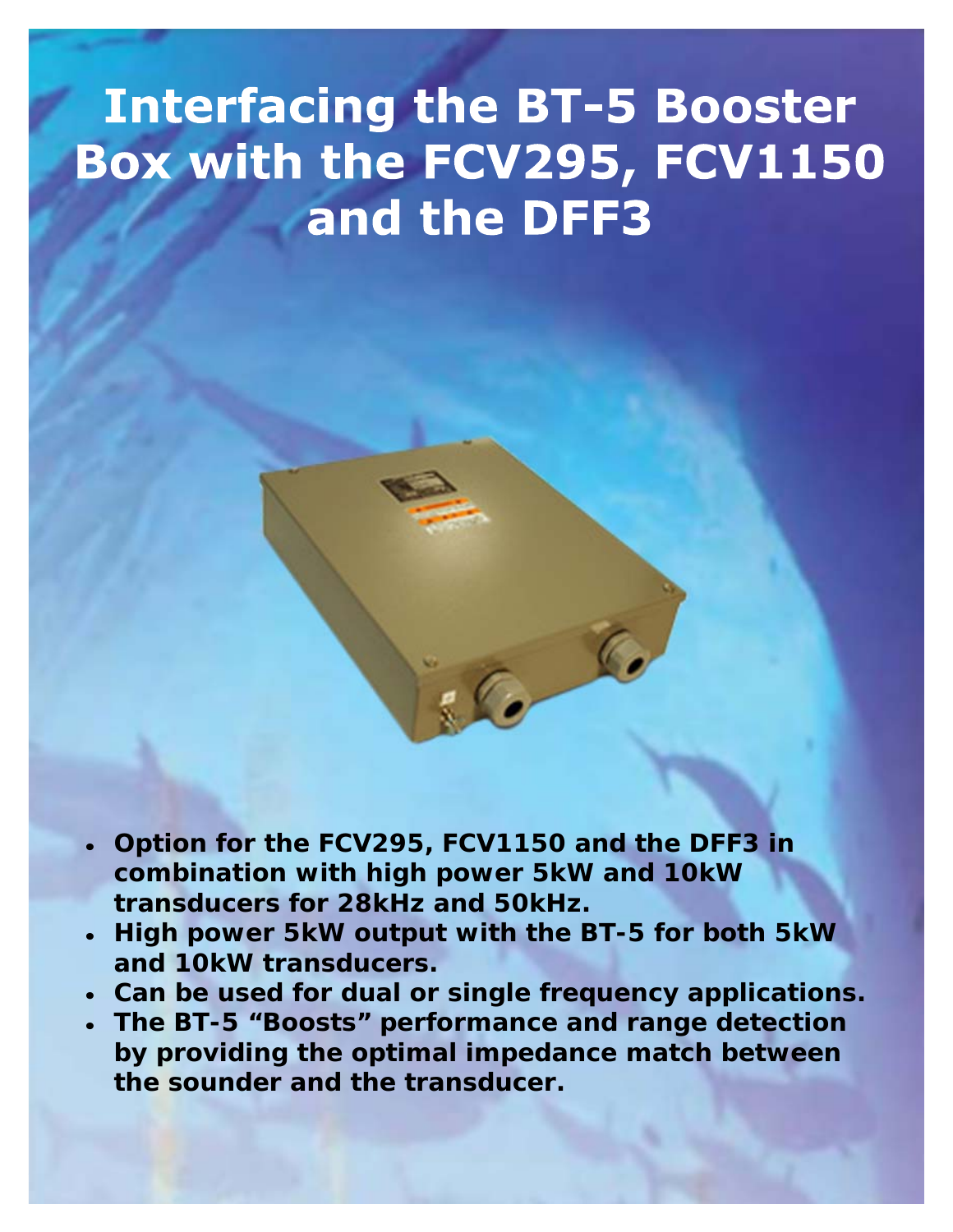

## **BT-5 Interfaced with FCV295 or FCV1150**

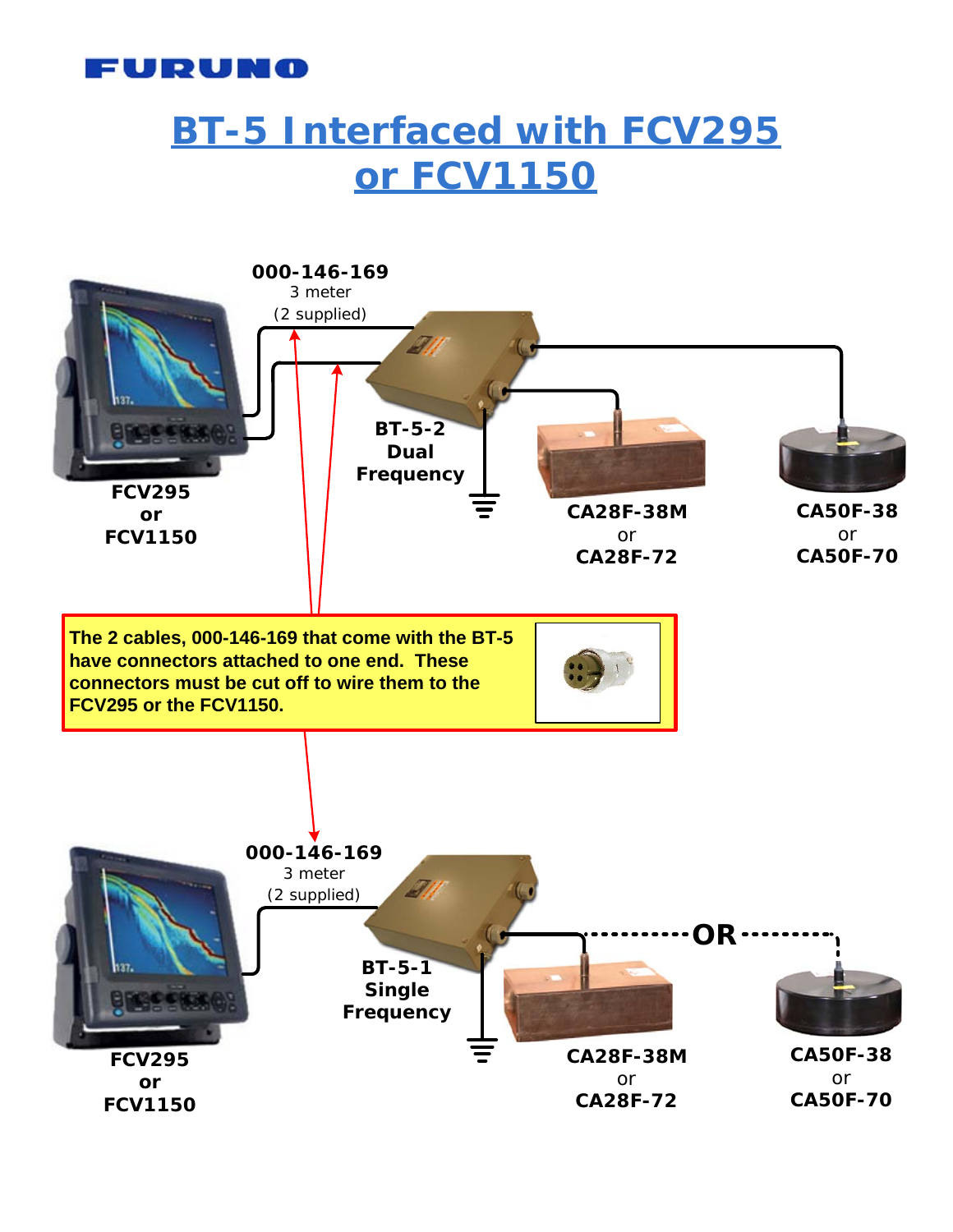

## **BT-5 Interfaced with DFF3 Network Sounder**